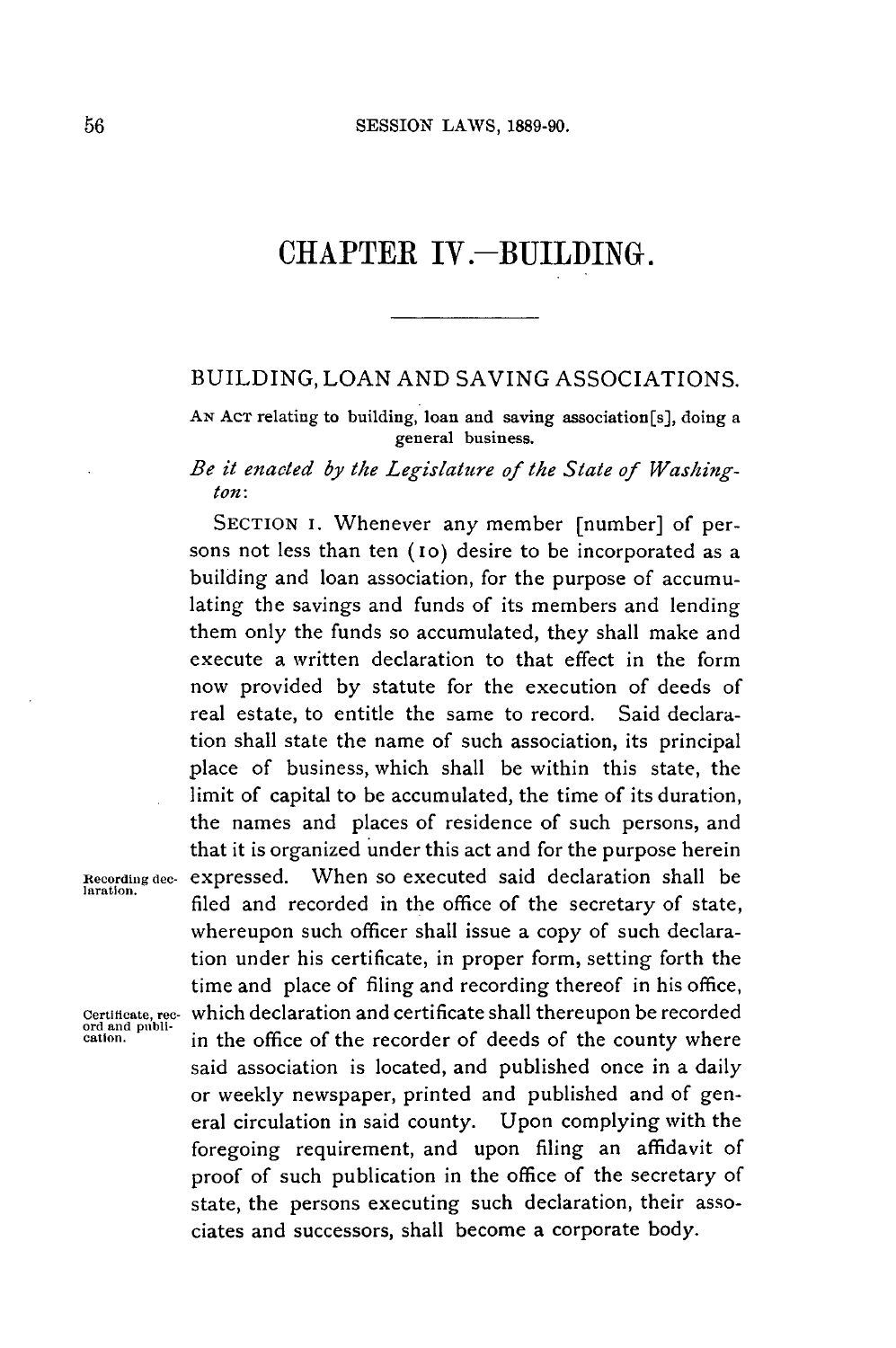**SEC. 2.** The name shall not be the same as, nor too **Name.** closely resemble, that in use **by** any existing corporation established under the laws of this state. The words "building and loan association," or "savings and loan association," shall form a part of the name, and no corporation not organized under this act shall be entitled to use a name embodying either said combination of words: *Provided,* That associations now existing may continue **Existingasso**ciations. their present names.

**SEC. 3.** Each association shall adopt by-laws for its **By-laws.** government, and therein describe the manner in which its business shall be transacted, which by-laws shall be in conformity with the provisions of this act, and the laws of this state, and at all times be open to the inspection of **Subject** to apthe state auditor and the members of the association at **auditor.** its home office. **All** by-laws shall be subject to the approval of the state auditor before going into effect, and every corporation heretofore organized and brought under the provisions of this act, shall within sixty (6o) days from the passage hereof present its by-laws to said auditor for approval, and in case any provision in such by-laws shall be contrary to the provisions of this act, or to the laws of this state, or be detrimental to the interests of the members of such organization, or against the public policy, he may, under the advice and consent of the attorney general, require the same to be stricken out.

**SEC.** 4. For every loan made, a note non-negotiable or **Loan security.** bond secured **by** first mortgage on real estate shall be given, which security shall be double the value of the loan, and satisfactory to the directors, and shall be accompanied **by** a transfer and pledge of the shares of the borrowers to the association. The shares so pledged shall be held **by** the corporation as collateral security for the performance of the conditions of said note or bond and *mortgage: Provided,* That the shares, without other security, may, in the discretion of the directors, be accepted as security for the loans for an amount not exceeding their withdrawal value as provided **by** this act.

SEC. 5. Any such association may purchase at any sale, when real espublic or private, any real estate upon which it may have **purchased**.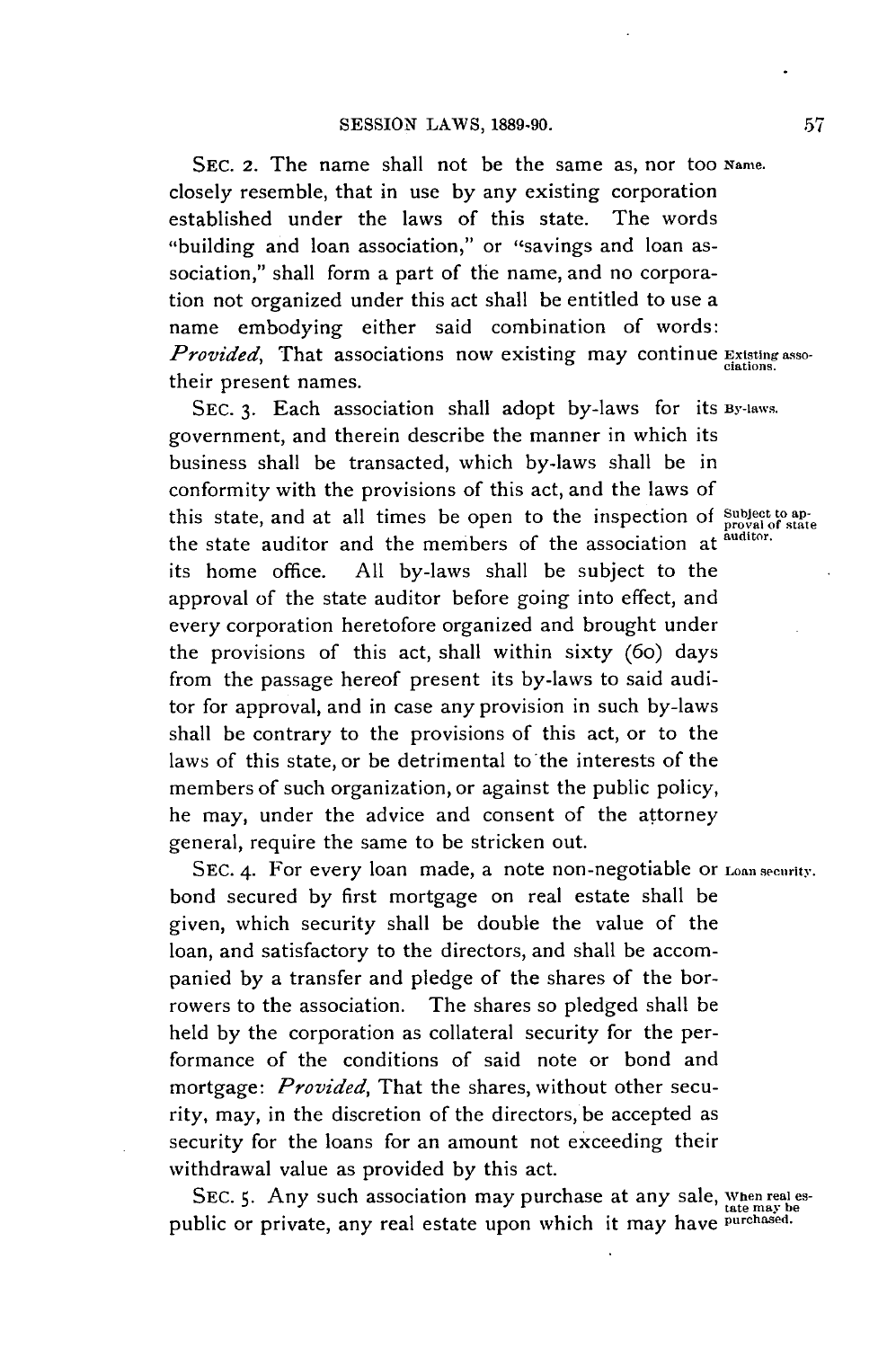a mortgage, judgment, lien or other incumbrance, or in which it may have any interest, and may sell, convey, lease or mortgage the same at pleasure to any person or persons, but shall not otherwise acquire or deal in real estate: *Provided,* That any such association may acquire any lease-hold interest necessary for the transaction of its business.

**SEC. 6.** Every building and loan association heretofore or hereafter incorporated under the laws of this state, and **Deposit with** governed **by** this act, shall deposit and keep with the state **state auditor.** auditor, or with a duly chartered trust company of this state, approved **by** the state auditor, in trust for all its members and creditors, all mortgage or other securities received **by it** in the usual course of business. When deposited with a trust company, such company shall certify to the state auditor the possession of such securities, and the same shall not be surrendered without the authority or sanction of the state auditor: *Provided,* That every such corporation heretofore organized not having or owning mortgage or other securities to the amount of twenty-five thousand **Securities must (\$25,000)** dollars shall deposit with the state auditor **he deposited.** additional securities, to make, with the securities so owned and deposited, equal in value to said sum of twenty-five thousand **(\$25,ooo)** dollars, and every such corporation hereafter organized under this act, shall deposit and keep with the state auditor in trust, as aforesaid, securities of the value of twenty-five thousand **(\$25,ooo)** dollars before commencing to do business. The securities mentioned in this proviso shall consist of bonds or treasury notes of the United States or national bank stocks, or bonds of this state, or any other state of the United States, or of any solvent city, county or town of this state, or any other state of the United States, having a legal authority to issue the same, and such securities may be withdrawn, from time to time, when mortgage securities of corresponding value shall be deposited, as provided in this act, or when other securities of like character are substituted therefor; and it shall be the duty of the state auditor, from time to time, to examine said associations to ascertain whether all its securities are deposited, as required **by** this act;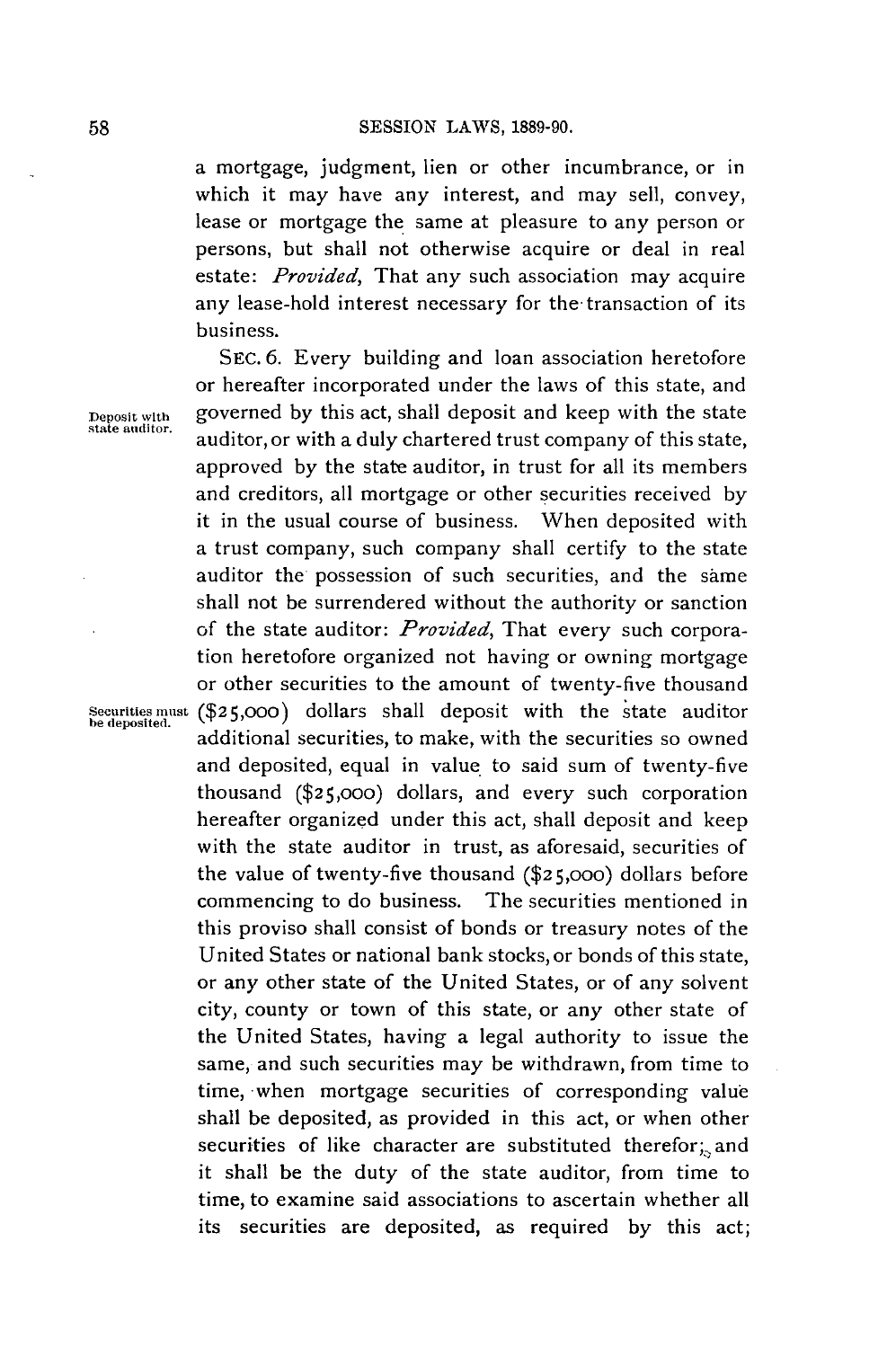*Provided,* That whenever required **by** laws of any other state, territory or nation, all securities taken in such state **by** any association organized under the laws of this state, and subject to the provisions of this act, may be deposited with some officer authorized to receive the same in Retaliatory. such state under the laws thereof, for the benefit of its members and creditors; but in every such case a certificate of such deposit, showing the amount and character of such deposit, shall be filed with the auditor of this state and renewed annually, together with a statement verified **by** the affidavit of some officer of such association, who has knowledge of the facts, showing all of the securities taken **by** such association, in such state, at the time of the filing of such certificate; and in case any securities taken in any such state are not deposited there, then the same shall be deposited here, as required **by** this act..

**SEC. 7. All** interest, and dividends and premiums which may accrue on securities held **by** the state auditor or such trust company as provided for herein, and all dues or monthly payments which may become payable on stock. pledged as security for loans, the mortgages for which are so deposited in accordance with the provisions of this act, may be collected and retained **by** the association deposit**ing** such securities or mortgages, so long as such association remains solvent and faithfully performs all contracts with its members, and when any mortgage shall have been fully paid to said corporation, the same may be surrendered Mortgages, how **by** said state auditor, or under his order, upon filing with him a certificate of the auditor of the county where the real estate is situated, to the effect that the satisfaction of such mortgage has been filed for record, or in case no mortgage was taken, then the affidavit of the secretary or treasurer of said corporation showing judgment. Any mortgage upon which default has been made may be surrendered as aforesaid, upon filing with the state auditor an affidavit sworn to **by** the president and secretary of the association owning the same, stating that such mortgage is in default, and that it is withdrawn for the purpose of foreclosure.

SEC. 8. No building or loan association organized under Foreign associathe laws of any other state, territory or nation, shall do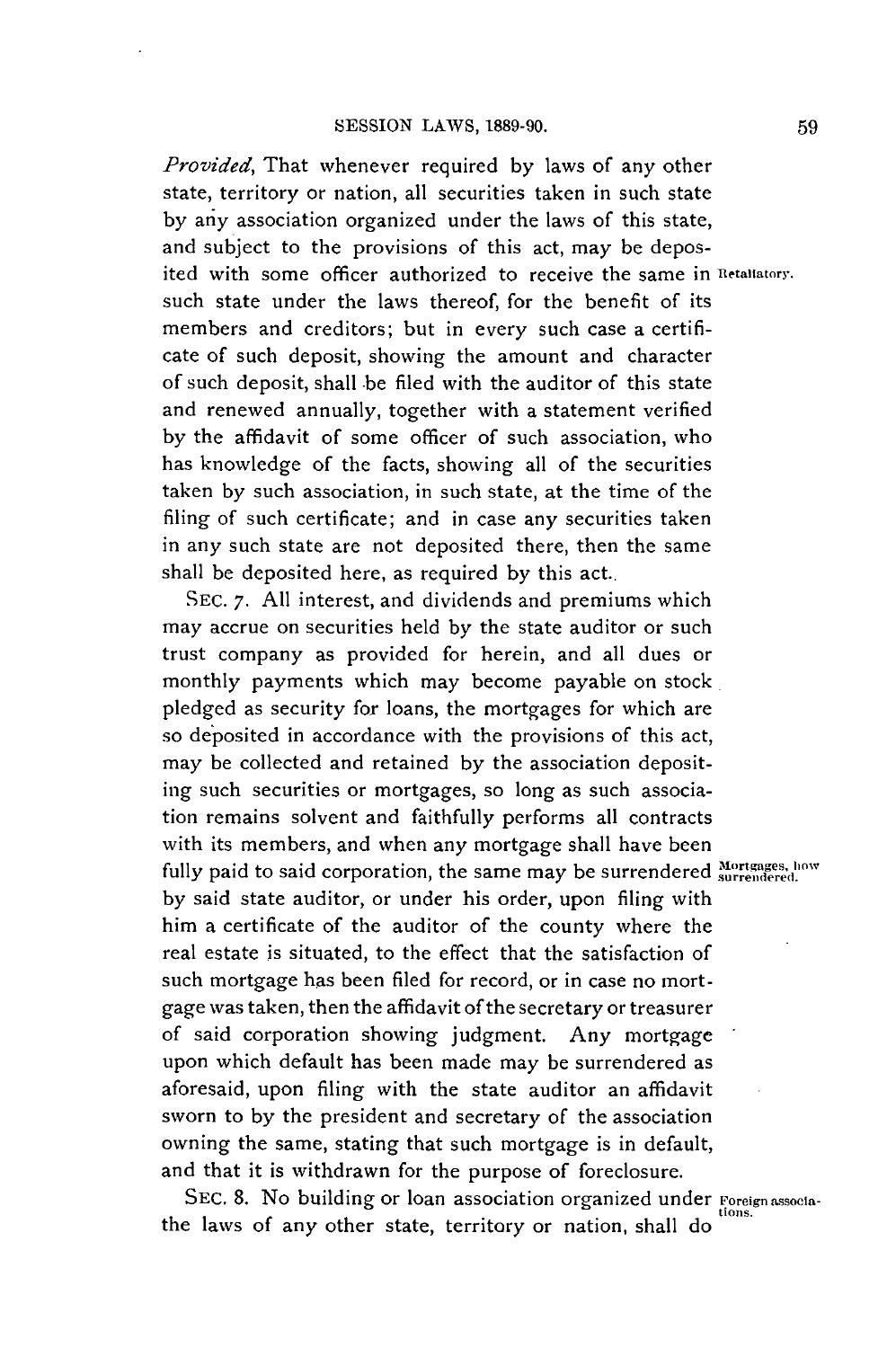business in this state unless such association shall have securities of the value of one hundred thousand dollars (\$ioo,ooo), and of the character mentioned in this act, on deposit in trust for all its members and creditors with some responsible trust company, duly incorporated under the laws of such state or territory in the United States, or with some authorized officer of this or some other state of the United States: *Provided,* That foreign companies now doing business in this state shall have until August i, **A. D.** 1890, to deposit the last one-half of the required one hundred thousand dollars (\$ioo,ooo). Cer-**Certificates of** tificate of such deposit shall be made to the auditor of **deposit.** this state, certifying the possession of such securities, which shall not thereafter be surrendered without the authority or consent of the auditor or other authorized officer of the state or territory in which said company is incorporated: *And provided further*, That all such foreign companies shall make a deposit of its [their] mortgages and other securities taken in this state, in the same manner and amount, and for the same purpose, as provided for home companies in section **6** of this act.

**SEc.** *9.* Every building and loan association organized under the laws of any other state, territory or nation shall, Papers must be before commencing to do business in this state—First, filed with the state auditor of this state a duly authenticated state and it with the state auditor of this state a duly authenticated copy of its charter or articles of incorporation; *second,* file with the state auditor of this state the certificate of the authorized officer of another state, showing that securities of the value of one hundred thousand dollars (\$Ioo,ooo) are on deposit with such state officer or duly incorporated trust company, in trust, for all the members and creditors of such building and loan associations; *third,* file with the auditor of this state a duly authenticated copy of a resolution adopted **by** the board **Stipulation as** of directors of such association, stipulating and agree- **to service of process.** ing that if any legal process affecting such association be served on such examiner, and a copy thereof be mailed, postage prepaid, **by** the party procuring the issue of the same, or his attorney, to said association, addressed to its home office, then such service and mailing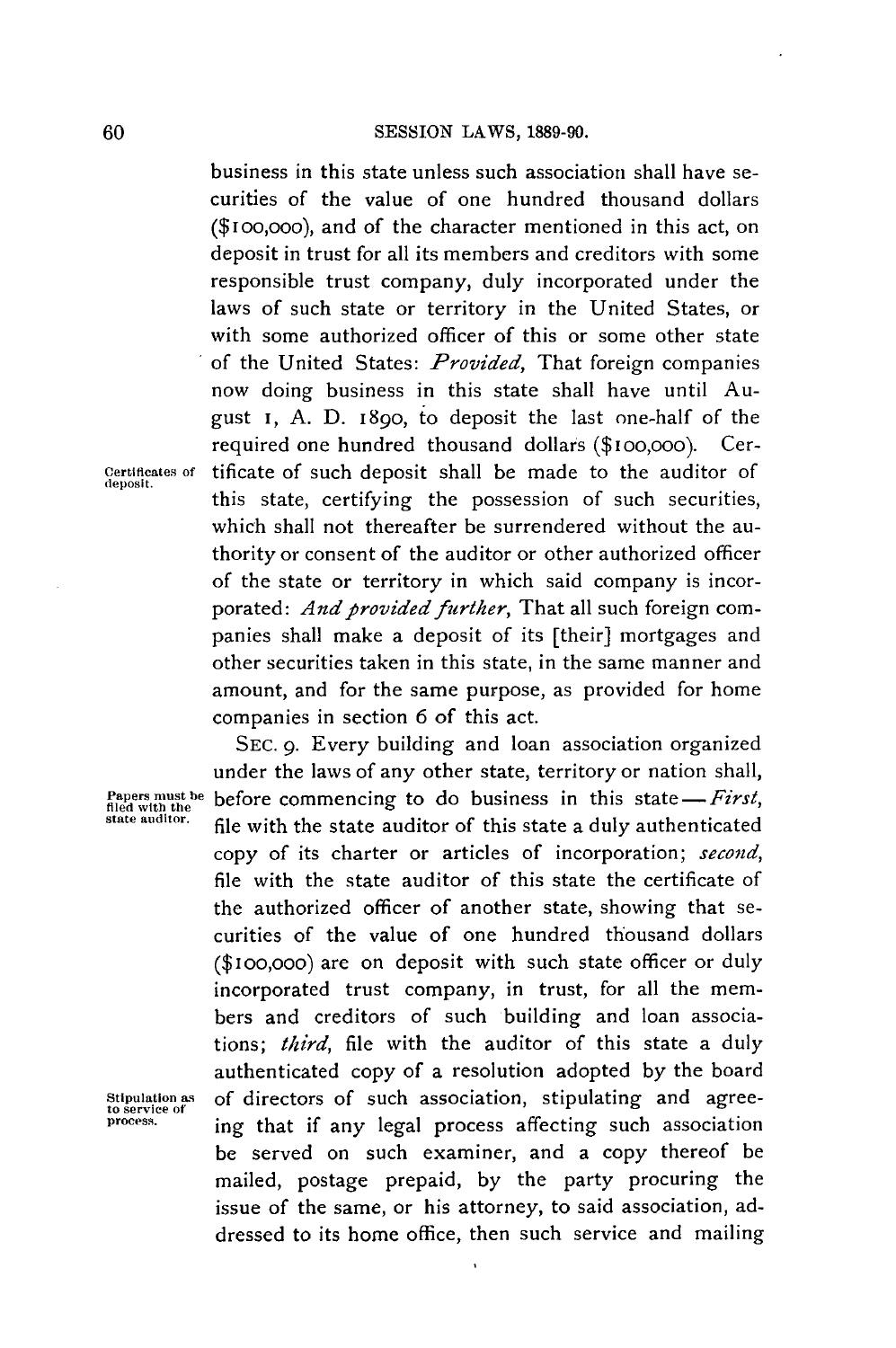of such process shall have the same effect as personal service on said association in this state, and also an agreement that said association will not remove any action commenced in any state court of this state against the same to the United States court, and will pay every **judg**ment that may be taken against it upon any such action. within sixty (6o) days after the final judgment shall have been entered; *fourth,* pay to the state auditor twenty-five dollars **(\$25)** as fees for filing the papers mentioned in this section.

SEC. 10. When process against or affecting any foreign service of probuilding and loan association is served on the state auditor, the same shall be **by** duplicate copies, one of which shall be filed in the office of state auditor, and the other **by** him immediately mailed, postage prepaid, to the home office of said association.

SEC. II. The word "process" in this act shall include any writ, declaration, summons or order whereby any action, writ or proceedings shall be commenced, or which shall.be issued in or upon any action, suit or proceeding authorized **by** law in this state.

**SEC.** 12. Services of process, according to a stipulation provided in section four (4) **of** this act, shall be sufficient personal service on the association filing such stipulation.

SEC. 13. When, by the laws of any other state, territory Retallatory proor nation any taxes, fines, penalties, licenses, fees, deposits of money or securities, or other obligations or prohibitions, are imposed on building and loan associations of this state, doing business in such other state, territory or nation, or upon their agents therein, so long as such laws continue in force, the same obligations and prohibitions of whatever kind shall be imposed upon all building and loan associations of such other state, territory or nation doing business in this state, and upon their agents here.

**SEC.** 14. Any building and loan association organized under the laws of any other state or territory that shall remove any action that shall be commenced against it in a court of this state to the United States court, or that shall fail to pay any judgment rendered against it upon a suit in any court of the state within sixty (6o) days after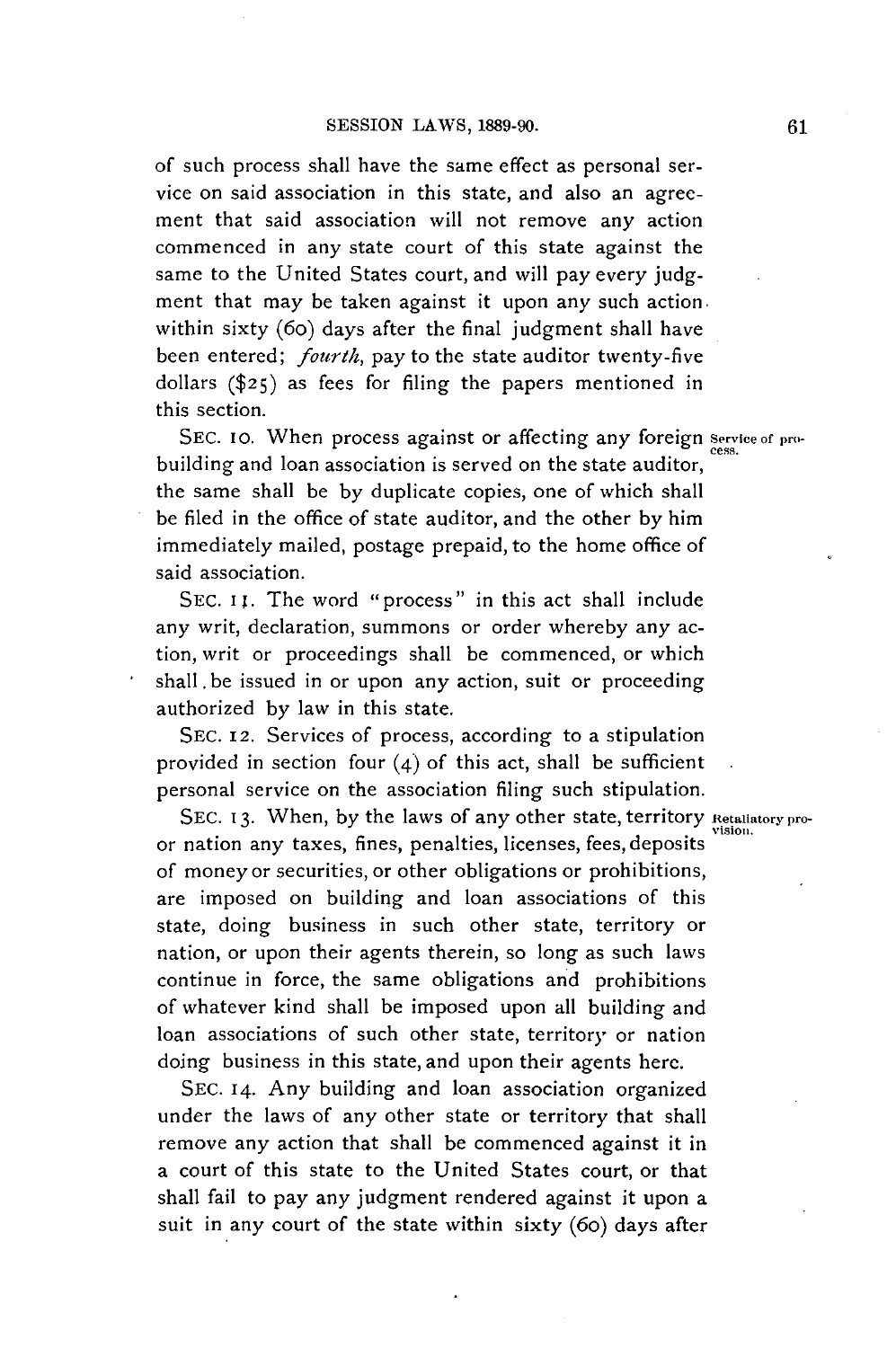the rendering of final judgment in such case, or that shall fail to make yearly statements to the state auditor, as hereafter mentioned, or statements of the amount and value of its stock held in this state, as hereafter required, or to pay the fees of the state auditor as provided in this act, or to do any other act required in this act to be done and performed, shall, upon failure or violation of the pro**renalty.** visions of this act, have no right or authority to do or transact any further business within the limits of this state, and the state auditor shall thereupon cause notice of the termination of such authority to do business to be mailed to such corporation and to be published in some newspaper of general circulation at the capital of the state, and shall communicate the facts to the attorney **uty of attor-** general of this state, who shall institute such proceedings **ney general.** in the matter as the case may require: *Provided, Any* such corporation may be again authorized to commence business in this state upon such terms as the state auditor may deem just and proper, and upon full compliance with the provisions of this act.

SEC. 15. All building and loan associations hereafter **Capital stock.** incorporated in this state shall have an authorized capital **of** two million dollars **(\$2,000,000)** at the time of the incorporation.

**SEC.** 16. Any building and loan association heretofore or hereafter incorporated under the laws of this state may **Increase.** at any time increase. the amount of its capital stock, or amend its articles of incorporation in any other respect, **by** a vote of at least three-fourths of its board of directors: **flow increased.** *Provided,* That no such increase shall be made unless three-fourths of the capital stock previously authorized has actually been issued, and the amount of increase made at any one time shall not exceed the amount issued previous to the time of such increase.

> **SEC. 17.** Whenever any building and loan association **increases** its capital stock, or otherwise amends its articles of incorporation, as provided in this act, a copy of the resolutions of the board of directors making such increase or other amendment, duly verified **by** oath of the president and secretary of such association, shall **be** filed in the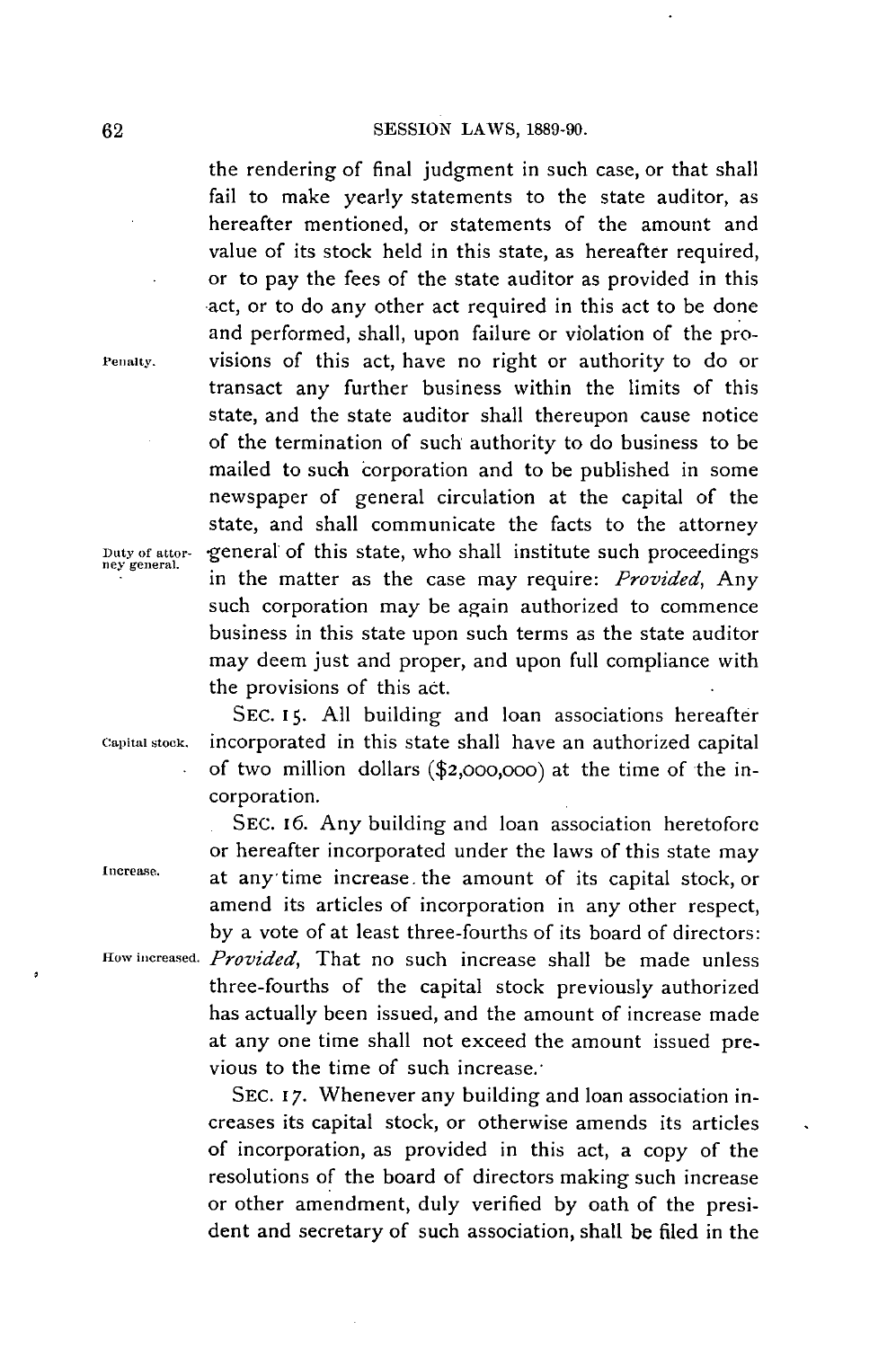office of the auditor of the county in which the home office of said association is located, and in the office of the secretary of state, and be published four successive times in **Publication.** the same daily or weekly newspaper, published at the capital of the state, or in the county where the association has its home office. Proof of such publication shall be filed in office of the secretary of state.

**SEC. I8.** On or before the first day of September in each year every building and loan association doing business in this state shall deposit with the state auditor a re- **Annual report.** port of its affairs and operations for the year ending on the thirtieth (30th) day of June immediately preceding. Such report shall be verified under oath **by** the president and secretary, or **by** three directors of the association, and shall contain answers to the following questions: *First, the* amount of authorized capital and the par value of each share of stock; *second,* the number of shares sold during the year; *third,* the number of shares canceled and withdrawn during the year; *fourth,* number of shares in force at the end of the year; *fifth,* a detailed statement of receipts and disbursements during the year; *sixth,* a detailed statement of the assets and liabilities at the end of the year, and shall pay to the state auditor a fee of twentyfive dollars **(25)** on filing such report. **If** any such association shall fail to furnish to the auditor of the state any report required **by** this act, at the time so required, it shall forfeit the sum of twenty-five dollars **(\$25)** per day for **renaly.** every day such report shall be delayed or withheld; and the auditor may maintain an action in his name of office to recover such penalty, and the same shall be paid into the treasury of the state and applied to the expenses of the department of said auditor. After receiving such report, the auditor, if satisfied that such corporation has complied with all the provisions of this act and is entitled to do business in this state, he shall issue his certificate **Annual certifi**stating the compliance with such provisions, and that corporation is entitled to do business in this state, which cer-' tificate shall be in force for the period of one year unless sooner rescinded, as provided in this act. Such certificate *certificate to*<br>shall also be issued to any foreign corporation authorized tions.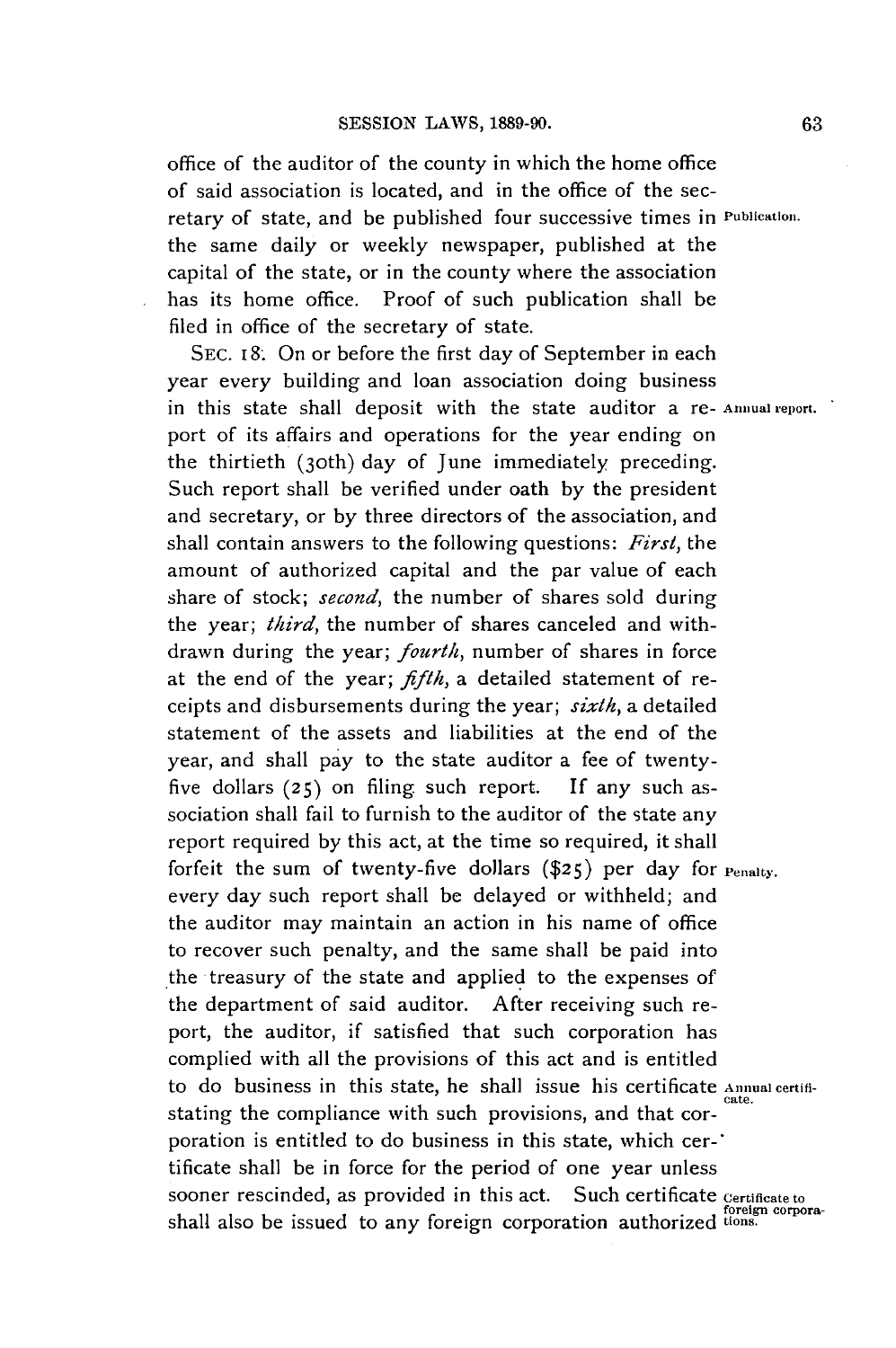to do business in this state after complying with the conditions of section nine of this act, and shall be in force until the time herein required for such annual report.

Duty of state SEC. 19. It shall be the duty of such state auditor, at least once in each year, and as often as he may deem necessary, to assume and exercise over every building association incorporated under the laws of this state, its business, officers, directors and employees, all the power and authority conferred upon him over banks and other moneyed corporations under the laws of this state: *Provided,* He shall not have the power to suspend the operation of any association except in the manner provided in the next succeeding section.

**SEc.** 20. **If** it shall appear to the said state auditor, from any examination made **by** him, or from any report of any examination made **by** him, or from the annual report aforesaid, that said corporation is violating its charter, or the law, or that it is conducting business in any unsafe, unauthorized or dishonest manner, he shall, **by** an order under his hand and seal of office, addressed to such corporation, direct conformity with the requirements of its charter and of the law; and whenever such corporation shall refuse or neglect to make such report or account as may be lawfully required, or to comply with such order as aforesaid, or whenever it shall appear to the said auditor that it is unsafe or inexpedient for any such corporation to continue to transact business, he shall communicate the When attorney facts to the attorney general, who shall, thereupon, be general shall<br>sue.<br>**gue** antenna's attorney to institute such precessarings expirat any such **sue.** authorized to institute such proceedings against any such corporations as are now, or may hereafter be, provided **by** law in the case of insolvent corporations, or such other. proceedings as the occasion may require. And if such corporation shall have been organized under the laws of any other state or territory, the said attorney general shall, upon receiving such communication, if in his judgment the facts in the case are sufficient to warrant such action, give notice to such corporation that it is no longer authorized to do business in this state, **by** depositing such notice in the post-office, properly sealed and stamped, addressed to the said corporation at its principal office in the state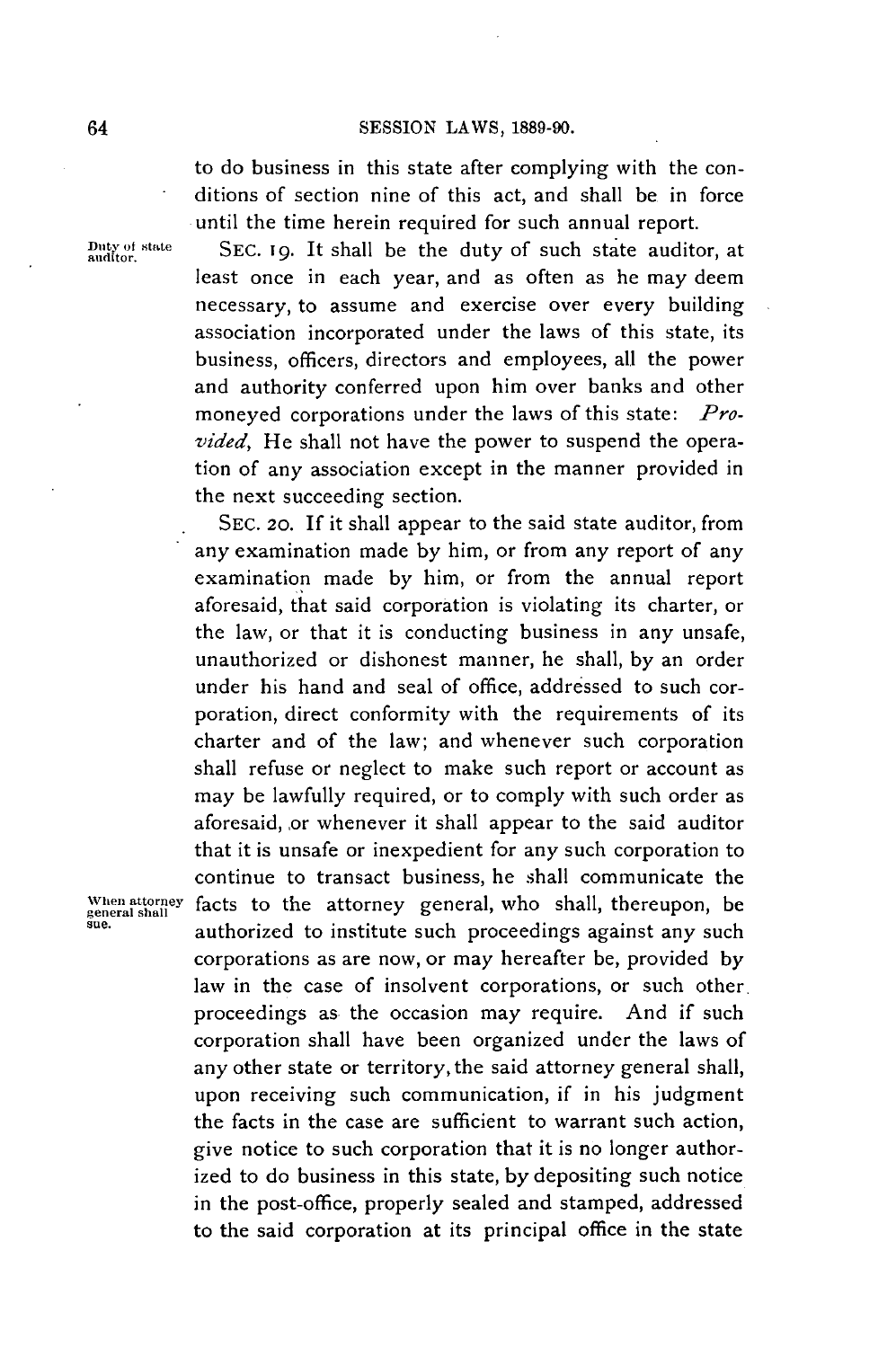where incorporated, and thereupon said corporation shall cease to have any right in this state, and said notice may be published in the manner as provided in section 14 **of** this act.

**SEC. 21. All** officers of any building and loan association governed **by** this act, and doing business in this state, who sign or endorse checks, or handle any of the funds of such association, shall give bonds or fidelity insurance **Bond required.** for the faithful performance of their duties, as the board of directors may require, and no such officer shall be deemed qualified to enter upon the duties of his office until .his bond is approved **by** the board of directors and the state auditor, with whom such bonds shall be filed: Must be filed. *Provided,* That the state auditor may require of any association, at any time, such increase of said bond or **Increase** of additional sureties thereto, or such increase of said insurance, as he may deem necessary for the protection of the members. The penalty for a failure of any association to file and maintain the bonds and policy as required **by** the provisions of this section, shall be a fine of one hundred **(\$ioo)** dollars for each day such association transacts business after such bonds has [have] become due under the provisions of this act. Said bonds or policy shall be held in trust for the benefit and protection of the members of such association, and shall be enforcible **by** any member whenever cause of action shall accrue thereon.

**SEC. 22.** The name "Building and Loan Association," **scope of title.** as used in this act, shall include all corporations, societies, organizations or associations doing a saving and loan or investment business on the building society plan, whether neutral or otherwise, and whether issuing certificates of stock which mature at a time fixed in advance or not.

**SEc. 23.** Any officer, director or agent, or any foreign building and loan association, or any other person who[m] soever, who shall, in this state, solicit subscriptions to the stock of such association, or who shall sell or issue, or knowingly cause to be sold or issued, to a resident of this state any stock of such association while such association shall not have had the certificate of the state auditor **-5**

**65**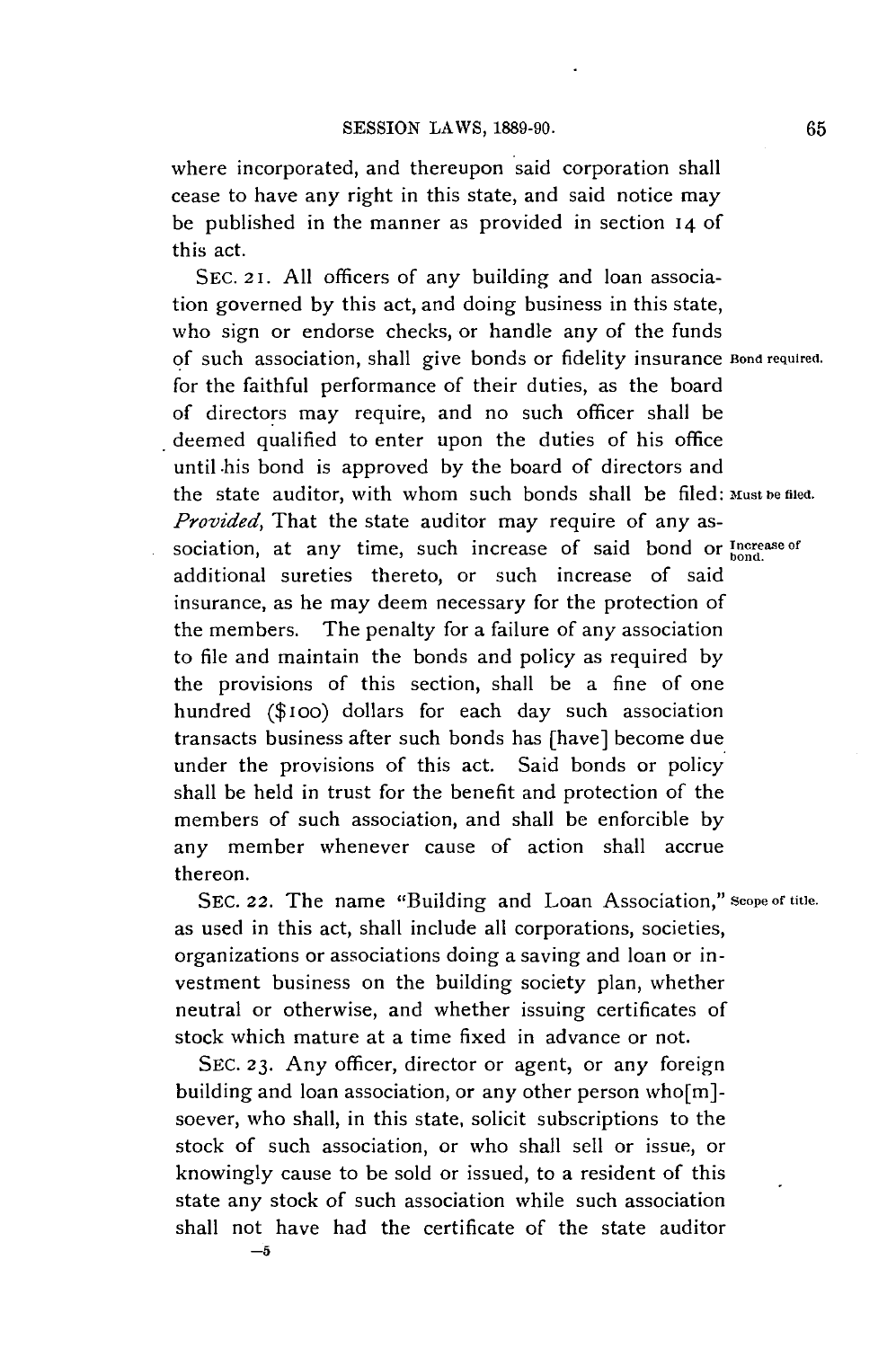authorizing it to do business in this state, as herein prescribed, or has not deposited, as required **by** this act, securities of the value and at the times herein prescribed, or before said association has complied with all the provisions of this act, or when said association shall have been notified and required to discontinue business in this state, as hereinbefore provided, shall **be** guilty of a misdemeanor, **Penalty for** vio- and upon conviction thereof, shall be punished **by** a fine **lations.** of not less than one hundred dollars (\$ioo) nor more than five hundred dollars **(\$500),** or **by** imprisonment of not less than ten days nor more than six months, or both. such fine and imprisonment, in the discretion of the court.

> **SEC. 24.** Any officer, director or agent of any building and loan association incorporated under the laws of this state, or any other person whatever, who shall sell, or issue, or knowingly cause to be sold or issued, to any person not a resident of the county in which the home office of said association is located, or in the counties immedi**ately** adjacent thereto, any stock of said association while said association does not have on deposit with the state auditor, as required **by** this act, securities of the value, and at the time herein prescribed, or while such association shall not have the certificate of the public examiner, authorizing it to do business as herein prescribed, shall be guilty of a misdemeanor, and upon conviction therefor, shall be punished **by** a fine of not less than one hundred dollars (\$ioo) and not more than five hundred dollars (\$500), or **by** imprisonment of not less than ten days nor more than six months, or both such fine and imprisonment, in the discretion of the court.

**Premiums. SEC. 25.** Any premiums taken for loans made **by** any association governed **by** this act shall not be considered or treated as interest, nor render such association amenable to the laws relating to usury.

**SEC. 26.** Every such association heretofore organized under the laws of this state, or incorporated under this act, are hereby prohibited from hereafter creating or issu-Grades of stock. ing any preferred or non-contributing stock; but this section shall not prevent the issue of different series of stock.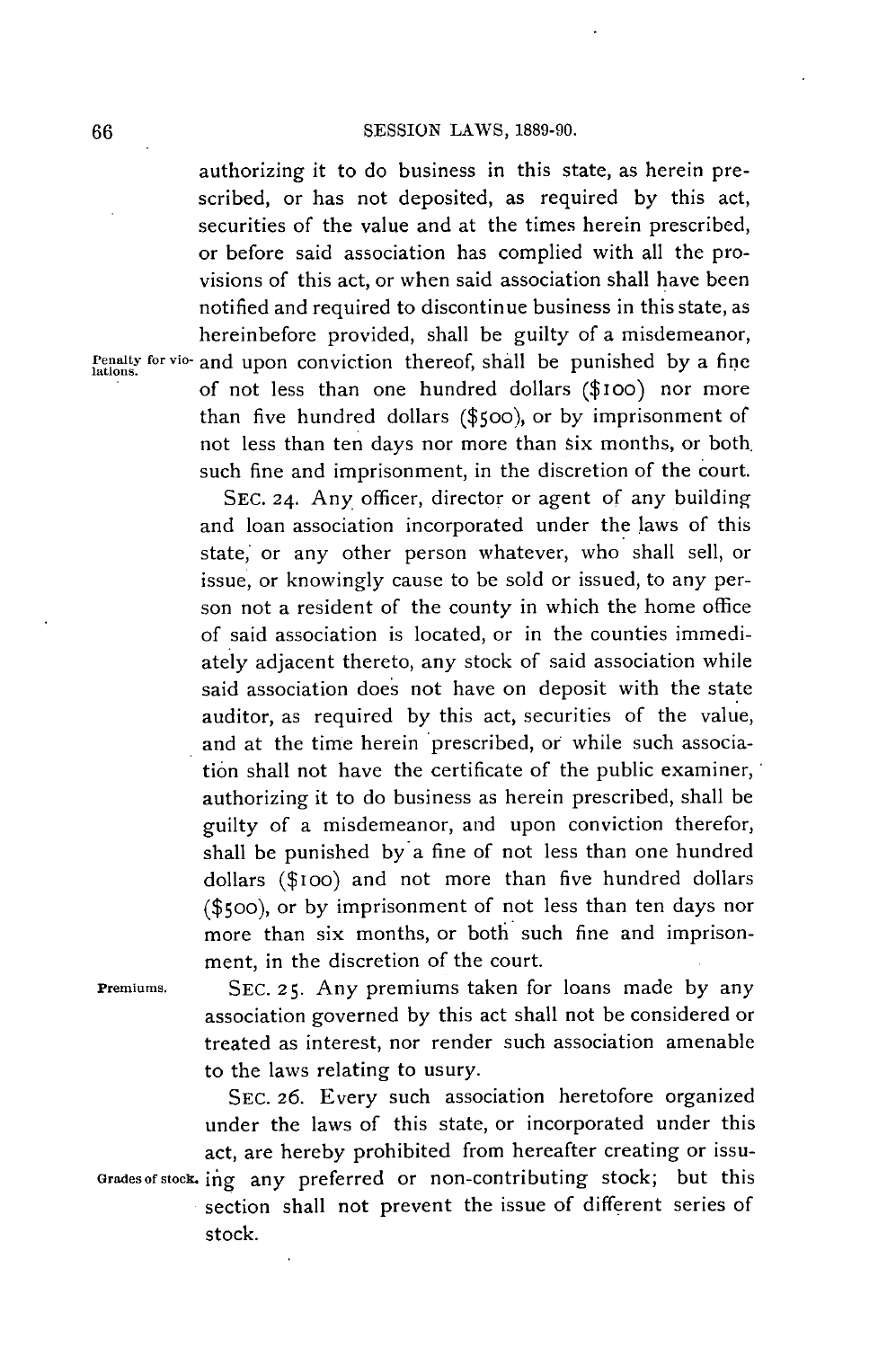**SEc. 27.** Any shareholder whose stock has not been declared forfeited in such association, and whose share or shares are not pledged upon a loan, may withdraw such share or shares from the association at any time after one year, **by** giving at least sixty days' notice in writing to the secretary of his intention to do so. Upon receipt of such notice, the same may be considered a withdrawal by  $f_{\text{may be with}}$ such person, and the association may, within sixty days, drawn. dispose of said stock, and the members shall assign them for that purpose. At the end of said sixty days the association shall pay to the members so surrendering as follows: **If** said stock is more than two years old, all amounts paid in **by** such members upon such stock, except the sums paid as membership fees and fines, and the amount set apart upon such shares **by** said association as an expense fund, which expense fund, however, shall not exceed the amount fixed in this act; if said stock is more than two years old, the member, upon such surrender, shall receive, in addition to the amount above specified, at least three-fourths of all profits standing to the credit of such shares: *Provided,* That not more than one-half of the monthly installments received **by** such association for any month shall be used to pay withdrawals without consent of the board of directors.

\* **SEC. 28.** Whenever any such association shall declare any of its stock forfeited for non-compliance of the holder **Forfeited stock.** with any of its laws or regulations, the said stock shall, if one year old, be sold **by** said association at a monthly meeting thereof to the highest bidder, and it is made the duty of such association, at any such sale, to bid in the stock so offered at its then withdrawal value, and thereupon said stock shall be canceled, but if a higher bid is received, the person making the. highest bid shall have such stock assigning[ed] to him, and upon such sale, said association shall pay to the member so forfeiting his stock the withdrawal value thereof as fixed in section twentyseven of this act, less all fines and arrearages against him.

SEC. 29. Upon the death of a stockholder in any such stock of deassociation, except in cases where the stock matures at a fixed and definite time as aforesaid, his heirs or personal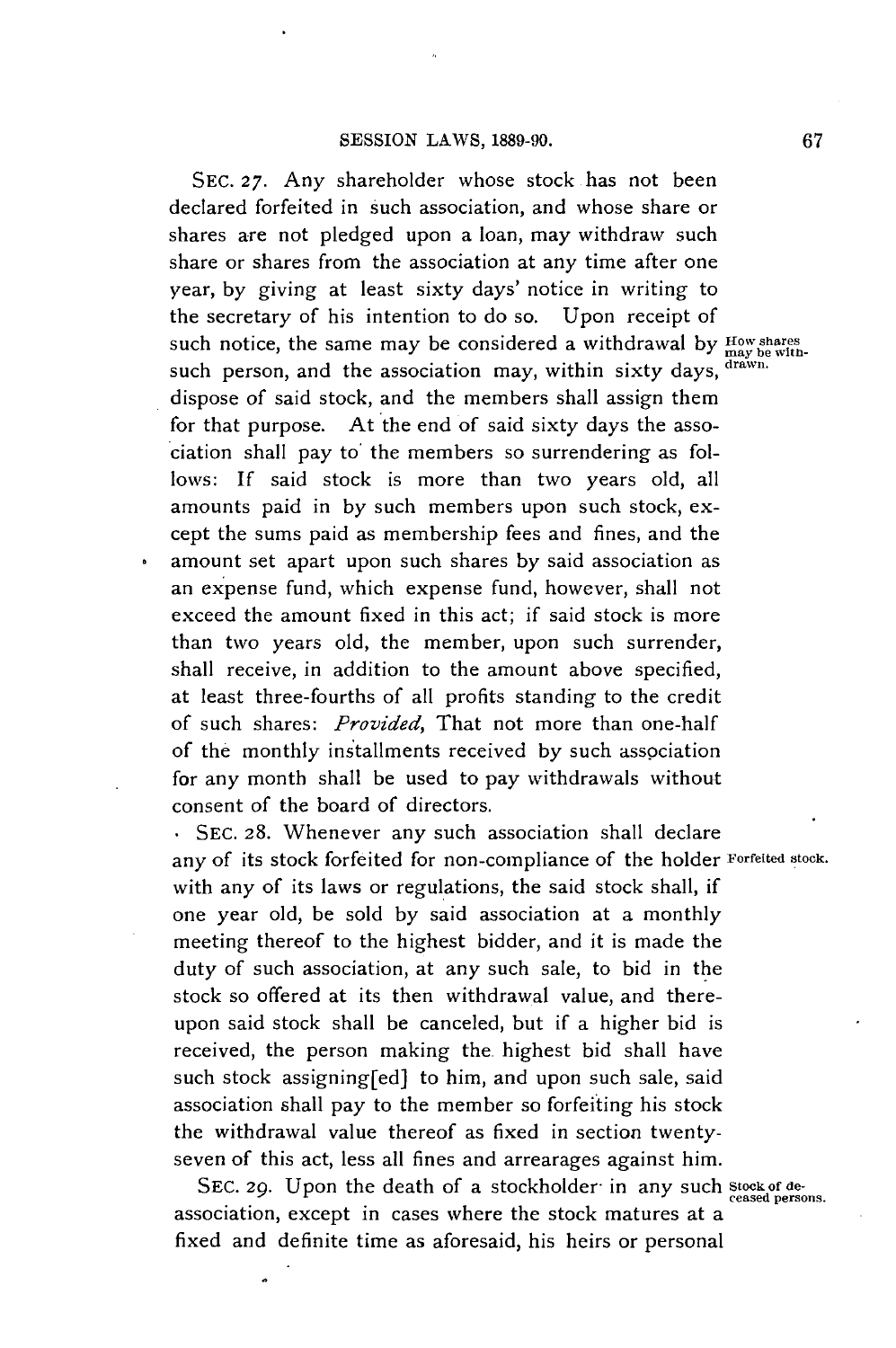$\bar{\mathbf{v}}$ 

representatives shall, upon giving sixty days' notice to the association, receive from such association the then withdrawal value of his shares, agreeable to the provisions of section twenty-seven of this act.

**SEC.** 30. Every such association shall provide in its **by**laws in what manner applications and bids for loans shall be received, and who shall be entitled to loans thereunder; such bids shall be opened at stated times, and all the **Makingloans.** money in the loan funds shall **be** loaned upon such bids: *Providing,* That the securities shall be in the amount and of character stated in this act, and the amount bid shall not be less than the rate for any legal indebtedness under the laws of this state, the object of this section being to prevent such association from retaining in its loan fund any moneys actually bid for, for the purpose of securing better bids or inducing the bidders to raise their bids, and to compel said association to loan their funds to the highest and best bidders therefor: *Provided,* That the provisions of this section relating to bidding for loans shall not apply to associations which fix the rate **of** interest and premium annually, **by** resolution of the board of directors, at a rate which will keep the money of such association at all times safely invested, and in which the system of bidding is not allowed.

**Reserve ex- SEC. 3 1.** That no association governed **by** this act shall pense fund. set apart as an expense fund, exclusive of admission fees, to exceed one dollar **(\$i)** per year upon each share of its stock, or assess any fines for non-payment of monthly installments, or otherwise, in excess of ten (io) cents per share for the first month that the same shall be in arrears, and fifteen **(15)** cents per share per month for every month thereafter.

**Officers. SEC. 32.** That not more than three of the officers of any such association incorporated under the laws of this state shall be members of the board of directors of such association: *Provided,* That no change shall be required under this section until the next annual meeting of such association.

**Without re-in- SEC. 33. All** corporations organized in this state, and **corporating.** doing business in this or any other state, as building and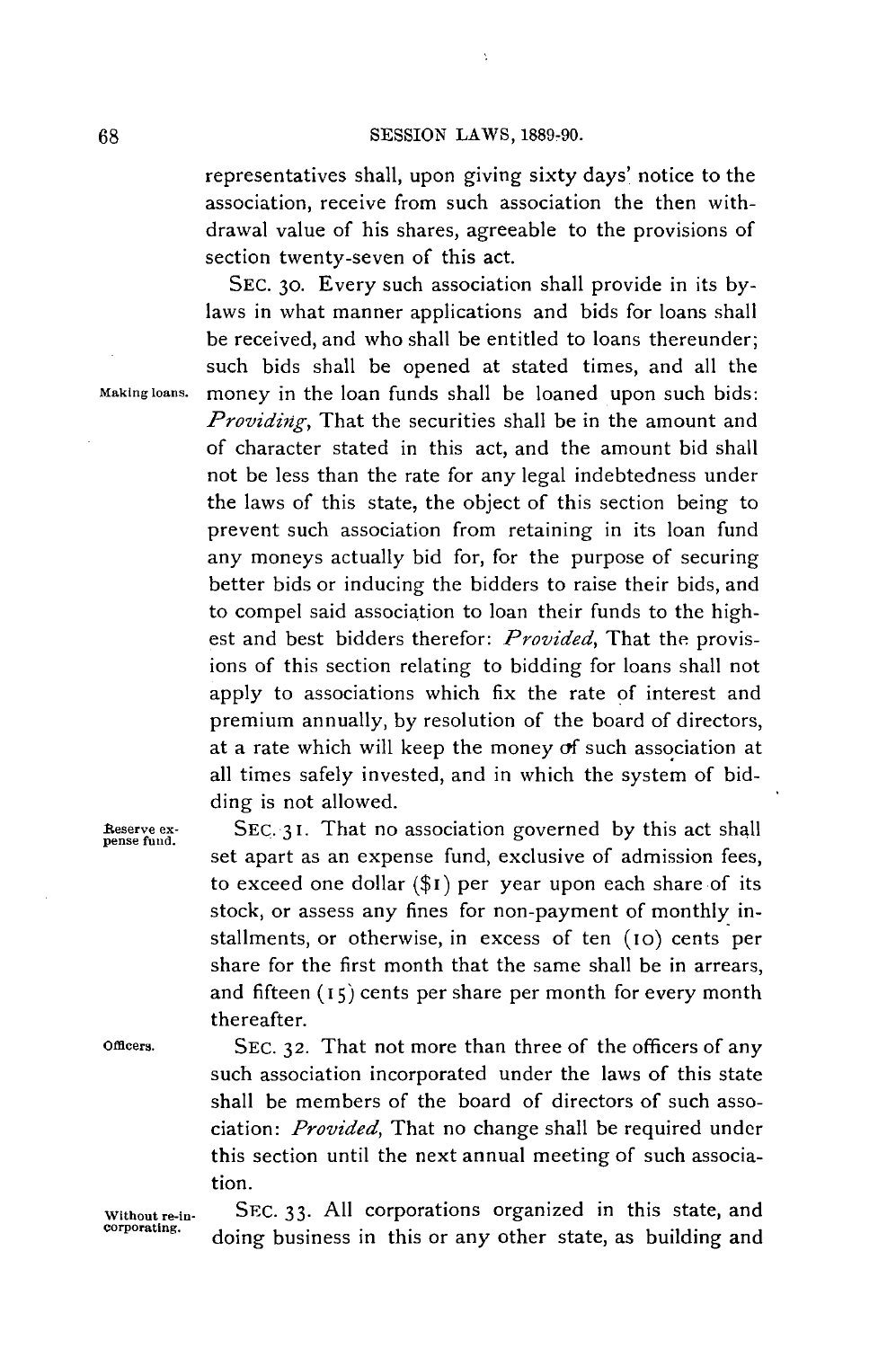loan association[s], shall comply with, and be subject to, all the provisions of this act, within sixty days after its passage, and shall be entitled to all the privileges and benefits thereof without re-incorporating: *Provided,* That all such companies or associations incorporated prior to the passage of this act, not having at the time thereof securities to the amount of twenty-five thousand dollars **(\$25,000),** may have until January ist, **A. D.** 1891, in which to make a full deposit **of** said sum, as provided in section six of this act, but all such association[s] shall deposit all their securities.

**SEC.** 34. This act shall not apply to any association organized under the laws of this state, which confines its loaning and business operations wholly to its county and Local associathe adjacent and adjoining thereto: *Provided,* That any such association heretofore incorporated which desires to hereafter confine its business to adjacent counties, as aforesaid, may file with the state auditor a statement to that effect, and also containing ,the names of those holding, and the amount held **by** them, of the stock of said association outside such counties, and so long as such association thereafter confines its sales of stock within the limits aforesaid, it shall not be subject to the provision[s] hereof, and any sales of stock outside the limits of said counties made after filing all such statement **by** any officers, director or agent of any such association, shall subject such person to all the penalties prescribed in section twentyfour of this act: *Provided further,* That nothing in this section shall be so construed to prevent the *bona fide* sale or transfer of the individual stock of any member of such association.

**SEC. 35.** Every such association shall be assessed for and pay taxes upon its office furniture and fixtures and all real estate acquired in the course of its business, and every stockholder in such association shall be assessed and pay Assessmentand taxes upon the share held **by** him therein, the value *of* which said shares for the purpose of taxation shall be fixed at the withdrawal value thereof, as provided in section twenty-seven **(27)** of this act, except in case of such associations the stock of which heretofore or hereafter issued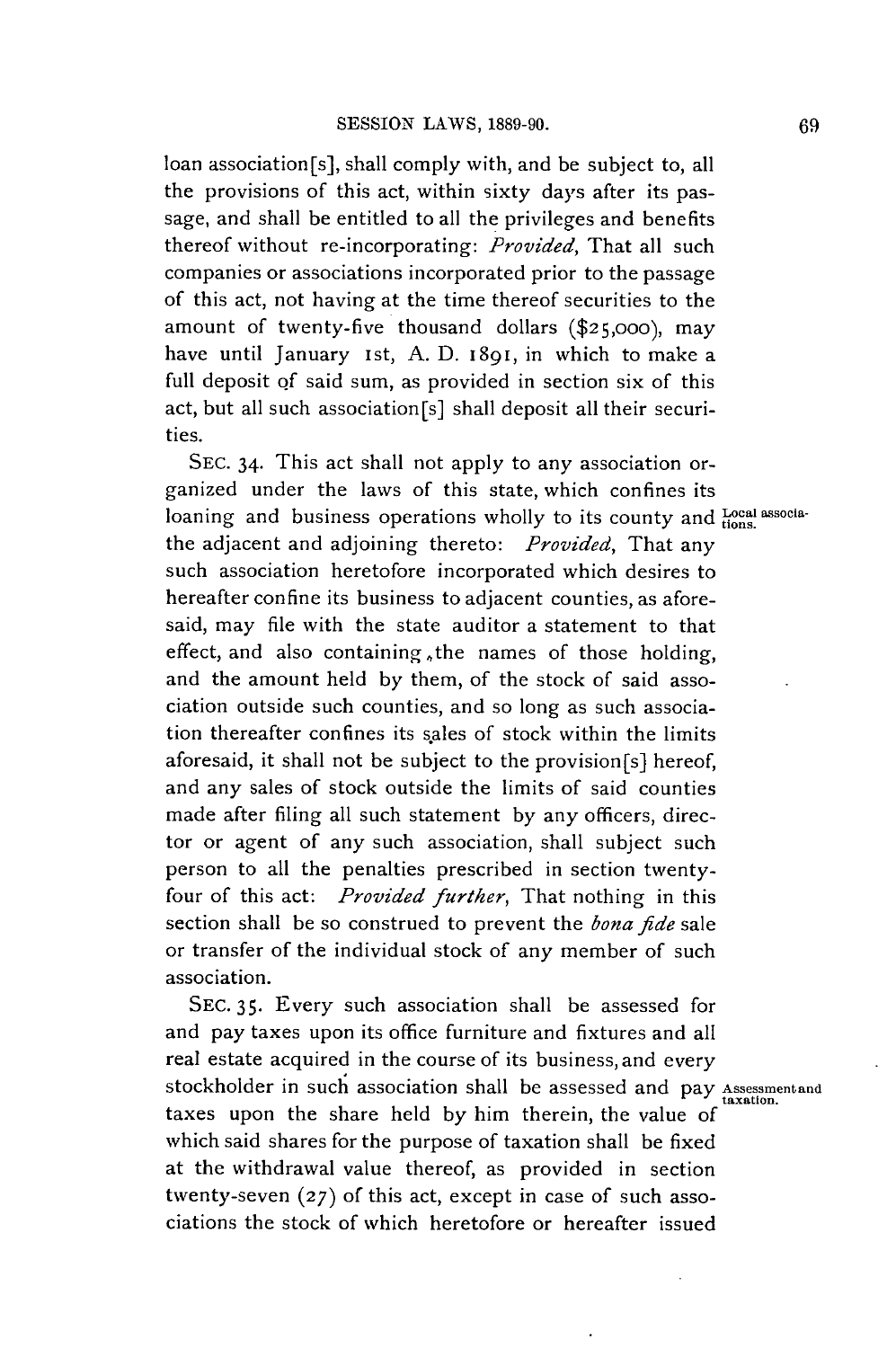shall mature at a fixed time, and the value of the shares in any such association of all stocks so issued as aforesaid for the purpose of taxation shall be fixed upon the basis of the aggregate amount paid in **by** a member, together with interest at the rate of six **(6)** per cent. per annum, computed on annual risks.

**SEC. 36.** It shall be the duty of the secretary of every such association incorporated under the laws of this state **Reportto** to make out and transmit to the auditor of every county **county auditor.** in this state in which said association shall have shareholders, on the first day of May in each year, a statement containing the names of every person holding stock in such association in such county, and the amount and value of the respective shares of such stock at such date, upon the basis of its value as fixed in this act, and any failure to comply with the provisions of this section **by** any such association shall be deemed sufficient cause for proceedings under this act for forfeiture of the charter of the association so offending. The books and papers of every such association shall also be open at all convenient times for **Records must** inspection **by** any assessor desiring to make examination thereof for purposes of taxation: *Provided*, That no report shall be required under this section upon stock pledged as collateral security for a loan so long as the amount of such loan exceeds the withdrawal value of such stock as fixed in this act, and when it shall exceed such value, then only as to such excess.

**SEC. 37.** It shall **be** the duty of every such association not incorporated under the laws of this state to make and Report to pub- forward to the public examiner, upon the first day of May lie examiner. in each year, a statement containing the names and the withdrawal value of all its stock held and owned **by** residents of this state, together with the place of residence of every such stockholder, except those having loans as provided in the foregoing section, and it shall be the duty of the said state auditor to make out and forward to the county auditor of the proper counties a statement of the Duty of state stock held by them; and it shall be the duty of the said county auditor, upon receiving the statements provided for in this and the foregoing sections, to furnish the assessors